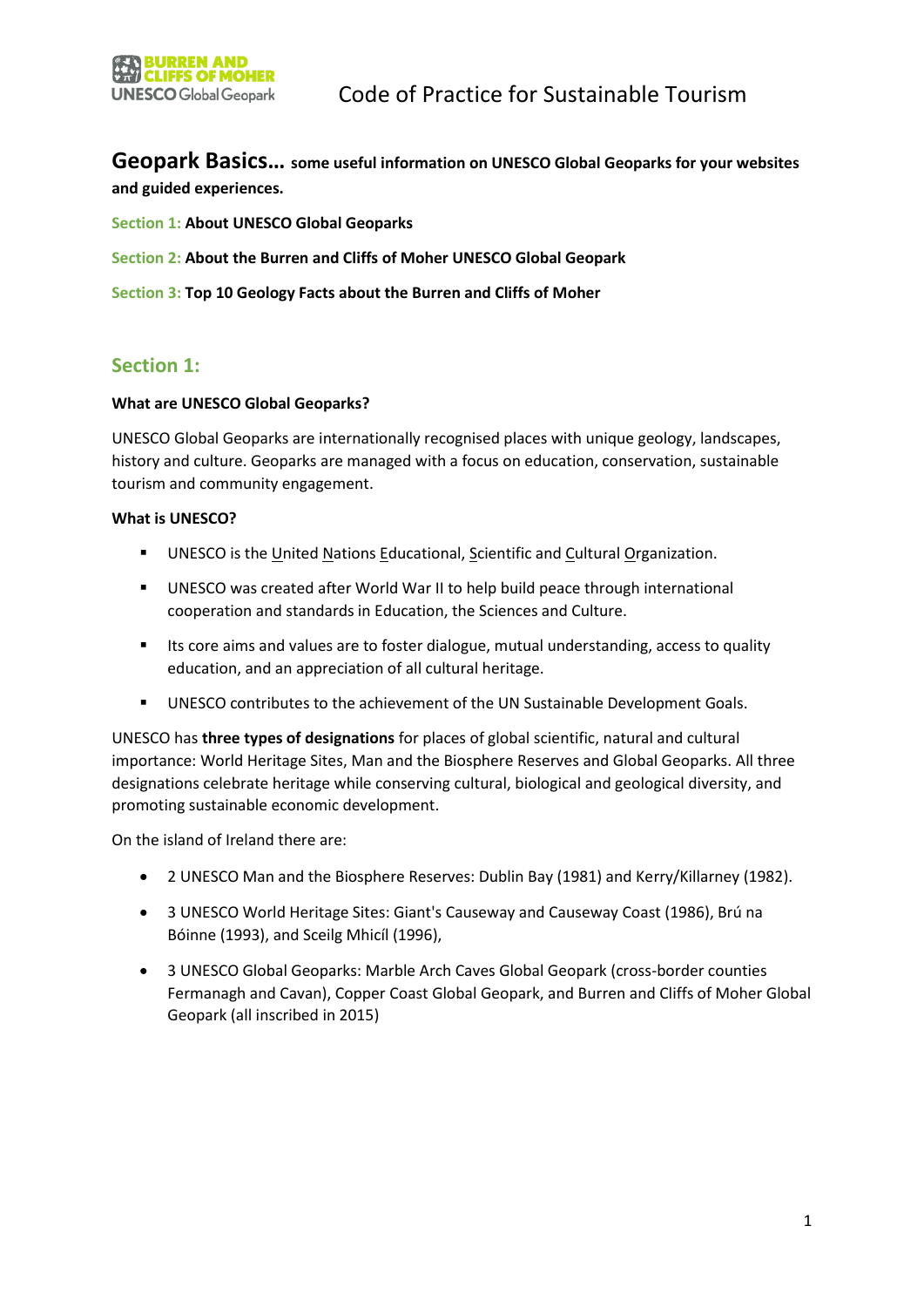

## **Global Geoparks differ from the other two UNESCO site designations in that they..**

- Use Geology to look at how we use our earth's resources sustainably, how we can mitigate the effects of climate change and reduce natural disasters-related risks.
- Have a bottom-up approach of involving landowners, community groups, tourism businesses, indigenous people, and local organisations.
- Work together to establish Global Geoparks all around the world.

# **As of 2021** there are 161 UNESCO Global Geoparks spread across 44 countries.

[http://www.unesco.org/new/en/natural-sciences/environment/earth-sciences/unesco-global](http://www.unesco.org/new/en/natural-sciences/environment/earth-sciences/unesco-global-geoparks)[geoparks](http://www.unesco.org/new/en/natural-sciences/environment/earth-sciences/unesco-global-geoparks)

There are 83 Global Geoparks in Europe[. http://www.europeangeoparks.org/](http://www.europeangeoparks.org/)

# **Section 2:**

#### **The Burren and Cliffs of Moher UNESCO Global Geopark**

We are a UNESCO Global Geopark because we adhere to the UNESCO criteria to celebrate heritage while conserving cultural, biological and geological diversity, and promoting sustainable economic development.

We do this in the following ways:

- Our landscape tells a fascinating **geological** story that spans over 330 million years.
- Only here can you find an extraordinary **botanical** combination of Artic, Alpine and Mediterranean flowers growing side by side.
- We have over 3,000 **archaeological** monuments that record 6,000 years of history.
- We have farming and musical **cultural traditions** that are thriving and celebrated.
- **Local communities** feel a deep connection to their landscape, history and culture and have a strong desire to manage this in a sustainable way for the benefit of all.
- **EXECOFFER 1** The Geopark manages a **Code of Practice for Sustainable Tourism Business**, which the **Burren Ecotourism Network** commits to using.
- The Geopark is **managed by Clare County Council in partnership with** local communities, tourism businesses and organisations and government agencies.

The Burren and Cliffs of Moher became a member of the Global Geoparks Network in 2011.

Global Geoparks were inscribed as UNESCO designated sites in 2015.

UNESCO Global Geoparks go through a rigorous revalidation process very 4 years. The Burren and Cliffs of Moher UNESCO Global Geopark was last revalidated in 2019.